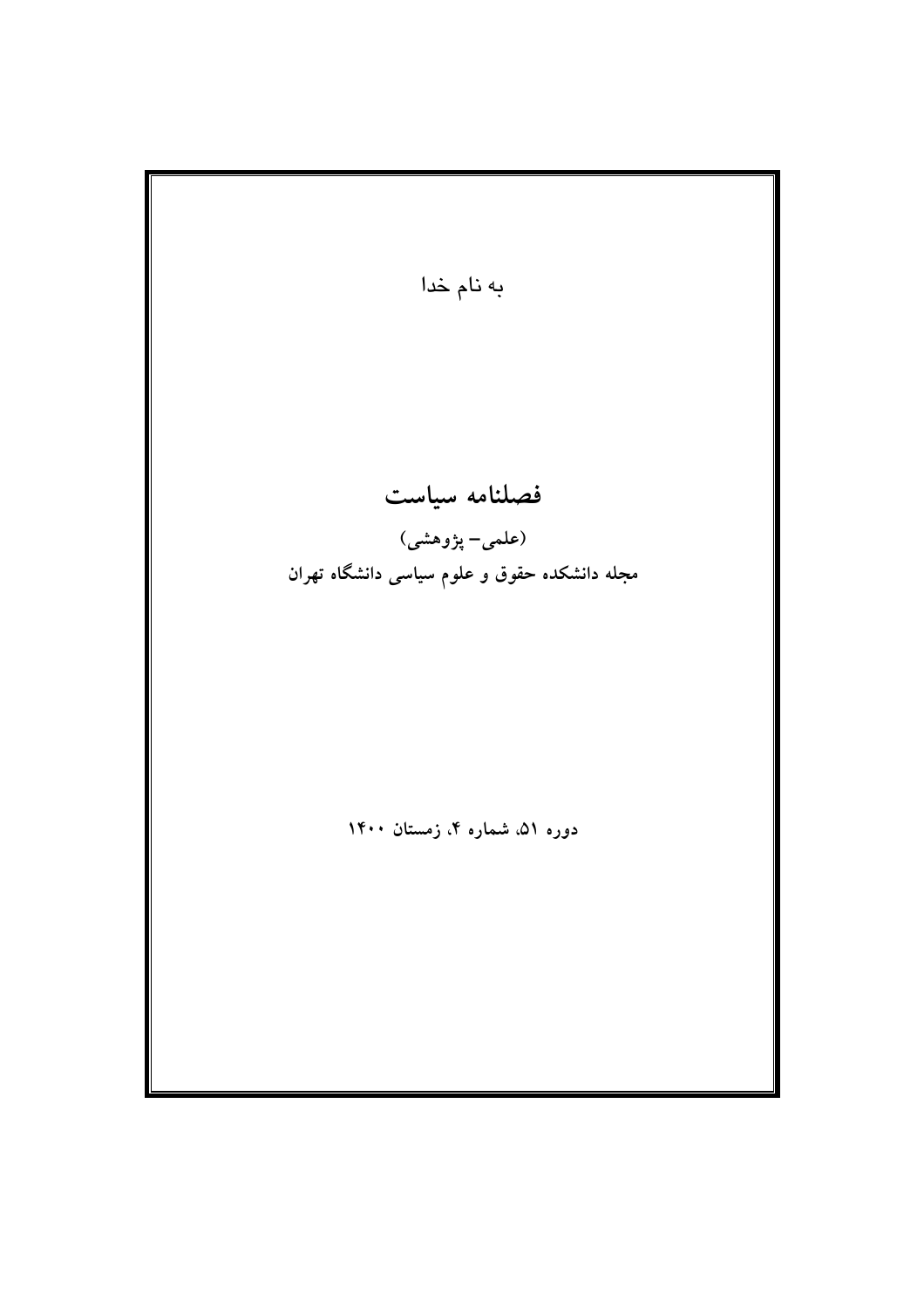فصلنامه ساست

صاحب امتیاز: دانشکده حقوق و علوم سیاسی **مدیر مسؤول:** ابراهیم متقی، استاد علوم سیاسی، دانشکده حقوق و علوم سیاسی، دانشگاه تهران سعیده لطفیان، استاد علوم سیاسی، دانشکده حقوق و علوم سیاسی، دانشگاه تهران سر دبیر:

## شورای نویسندگان:

سید داود آقایی، استاد دانشکده حقوق و علوم سیاسی، دانشگاه تهران مهدی بر اتعلمی یور، دانشیار دانشکده حقوق و علوم سیاسی، دانشگاه خوارزمی ابراهیم برزگر، استاد دانشکده حقوق و علوم سیاسی، دانشگاه علامه طباطبائی جلال درخشه، استاد دانشکده معارف اسلامی و علوم سیاسی، دانشگاه امام صادق (ع) الهام رسولی ثانی ابادی، دانشیار دانشکده حقوق، علوم سیاسی و تاریخ، دانشگاه یزد فرشاد شریعت، استاد دانشکده معارف اسلامی و علوم سیاسی، دانشگاه امام صادق (ع) فر هاد عطایی، استاد دانشکده حقوق و علوم سیاسی، دانشگاه تهران فردین قریشی، استاد دانشکده حقوق و علوم سیاسی، دانشگاه تهران اصغر کیوان حسینی، استاد دانشکده حقوق و علوم سیاسی، دانشگاه علامه طباطبائی سعیده لطفیان، استاد دانشکده حقوق و علوم سیاسی، دانشگاه تهران عباس مصلی نژاد، استاد دانشکده حقوق و علوم سیاسی، دانشگاه تهران

دبیر تخصصی اجرایی: رکسانا نیکنامی، استادیار مطالعات منطقهای، دانشگاه تهران دبير اجرايي: مليحه على **ویراستار انگلیسی**: علیرضا ثمودی، دانش<sub>ا</sub>آموخته دکترای مطالعات منطقهای، دانشگاه تهران ويراستار فارسي: فاطمه جهانگيري

داوران این شماره: استادان محترم به ترتیب حروف الفبایی عبارتاند از: حمید احمدی، بهرام اخوانکاظمی، سیدداود آقایی، عارف برخورداری، محمدعلی بصیری، محمدجعفر جوادی ارجمند، سیاوش حقجو، محمدحسن خاني، الهام رسولي ثاني[بادي، بهادر زارعي، بهاره سازمند، رضا سيمبر، على صباغيان، عبدالرحمن عالم، حبيبالله فاضلی، مهدی فدایی مهربانی، داود فیرحی، فرهاد قاسمی، حجت کاظمی، گارینه کششیشیان سیرکی، حمیرا مشیرزاده، مجتبی مقصودی، احمد موثقی، حمید نساج، حمید یحیوی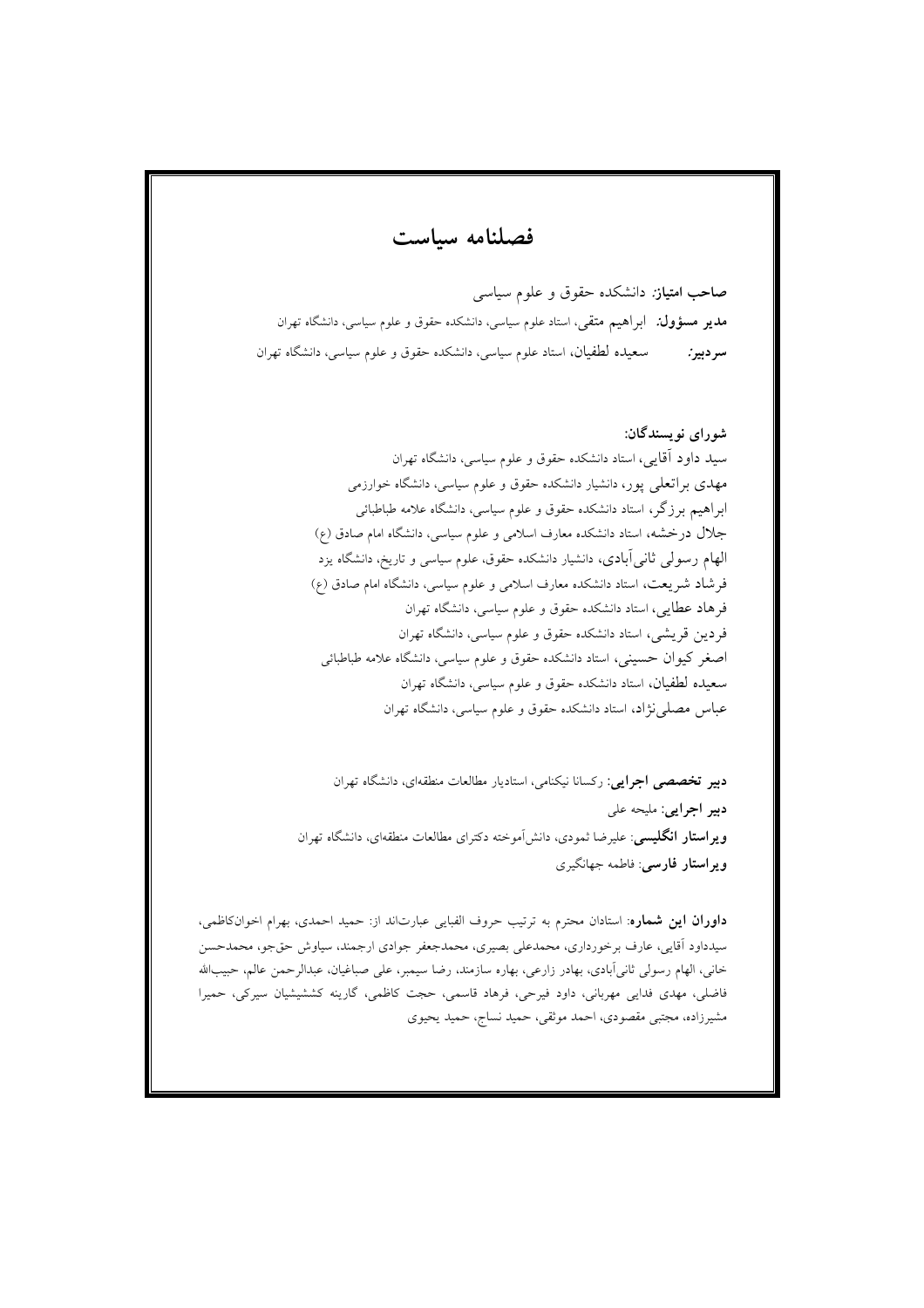«فصلنامه سياست» یتشتر به مدت ۳۶ سال از ۱۳۴۹ تا یابان ۱۳۸۵، ۷۴ شماره با نام «مجله دانشکده حقوق و علوم سیاسی» در بردارنده بخش مقالههای حقوقی و سیاسی منتشر می شـد. از بهـار ۱۳۸۶ بــه صــورت تخصــصـی، فـصلنامه (بهـار، تابستان، ياييز، زمستان) ارائه شده است.

بــه موجـب مجــوز شـــماره ٩٢٦٩/٩/١٨/٩٩٢٩/ مــورخ ١٣٩٢/٧/١ صـــادره از كميـــسيون بررسی نشریات علمی وزارت علوم، تحقیقات و فناوری، این نشریه دارای امتیــاز علمی یژوهشی است. این فصلنامه، نشریه هـسته یابگـاه اسـتنادی علــوم جهـان اسلام است.

> این مجله در پایگاههای اطلاعاتی زیر نمایه میشود: ۱. انفورماتیک دانشگاه تهران www.ut.ac.ir ۲. پایگاه استنادی علوم جهان اسلام \_www.isc.gov.ir ۳. یایگاه اطلاعات علمی جهاد دانشگاهی www.sid.ir ۴. مجتمع مطبوعات تخصصی کشور www.majalleh.ir ۵. بانک اطلاعات نشریات کشور www.magiran.com ۶. فصلنامه سیاست در لینکدین www.linkedin.com ۷. فصلنامه سیاست در آکادمیا www.academia.edu ۸ فصلنامه سیاست در ریسرچ گیت www.researchgate.net

- **ناشر**: دانشگاه تهران
- صحافی و چاپ: موسسه انتشارات و چاپ دانشگاه تهران
- نشانی پستی: تهران، خیابان انقلاب اسلامی، دانشگاه تهران
	- آدرس وب سايت: https://jpq.ut.ac.ir
	- آدرس الكترونيكي: politics@ut.ac.ir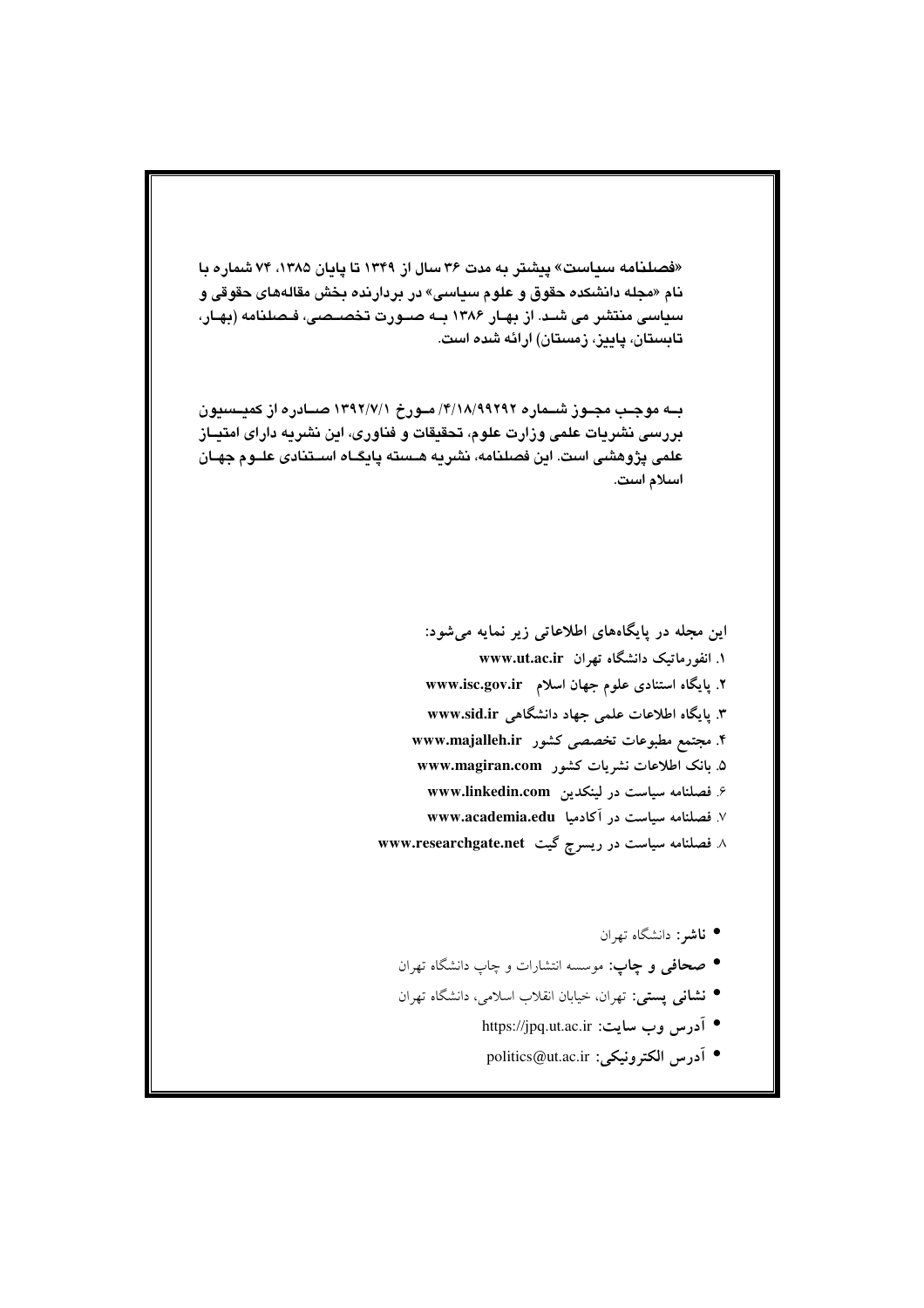In the Name of God, the Compassionate, the Merciful

# **Politics Quarterly**

**Director-in-Charge:** Ibrahim Mottaghi

**Editor-in-Chief:** Saideh Lotfian

### **Editorial Board:**

Seyed Davood *Aghaie*, Farhad *Atai*, Mehdi *Baratalipour*, Ebrahim *Barzega*r, Jalal *Dorakhshah*, Elham *Rasooli*, Farshad *Shariat*, Mirfardin *Ghoreishi*, Asghar *Keivan Hoseini*, Saideh *Lotfian*, Abbas *Mossalanejad*

**Executive Editor:** Roxana Niknami **Managing Editor:** Malihe Ali

Vol. 51, No. 4 (**Winter 2022**)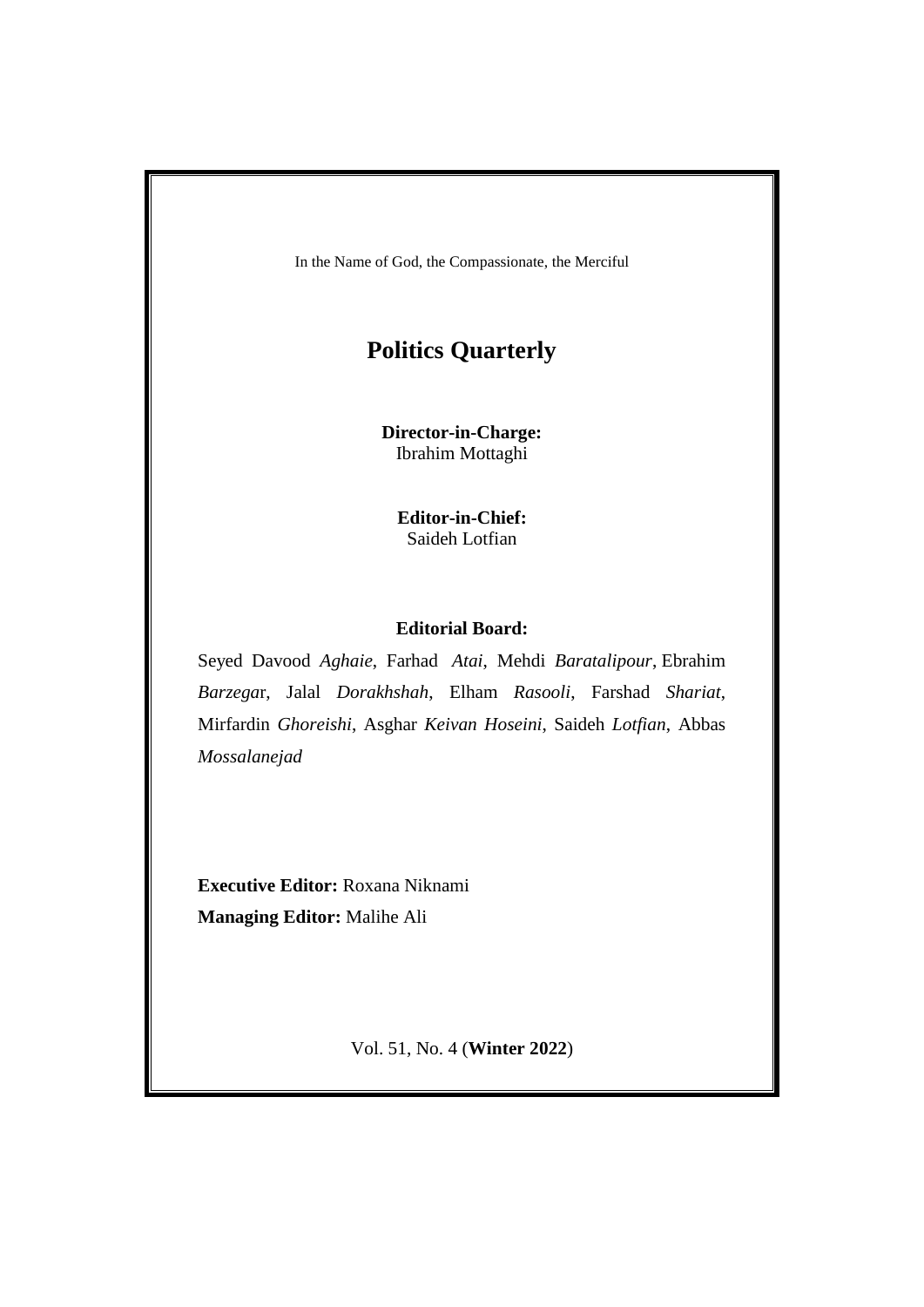#### **Address:**

4th fl., Faculty of Law and Political Science University of Tehran, 16th Azar St. Enghelab Ave., Tehran, Iran Tel: ++ (98 21) 61112530 Fax: ++ (98 21) 6649 4990 Email: politics@ut.ac.ir Website https://jpq.ut.ac.ir

The Politics Quarterly is committed to rigorous peer-review of all submitted articles, and abides by the rules of the Committee on Publication Ethics (COPE).

This journal is included in the following abstracting and indexing databases:

- The University of Tehran Informatics Center (UTIC): https://it.ut.ac.ir/
- Regional Information Center for Science and Technology (RICeST): https://ricest.ac.ir/
- Scientific Information Database: https://www.sid.ir/
- Center of the Professional Press: http://www.majalleh.ir/
- Iranian Magazines Reference: https://www.magiran.com/
- Islamic World Science Citation (ISC): https://isc.ac/en/
- Google Scholar: https://scholar.google.com/
- ResearchGate: https://www.researchgate.net/
- Academia.edu: https://www.academia.edu/
- Linked in: https://www.linkedin.com/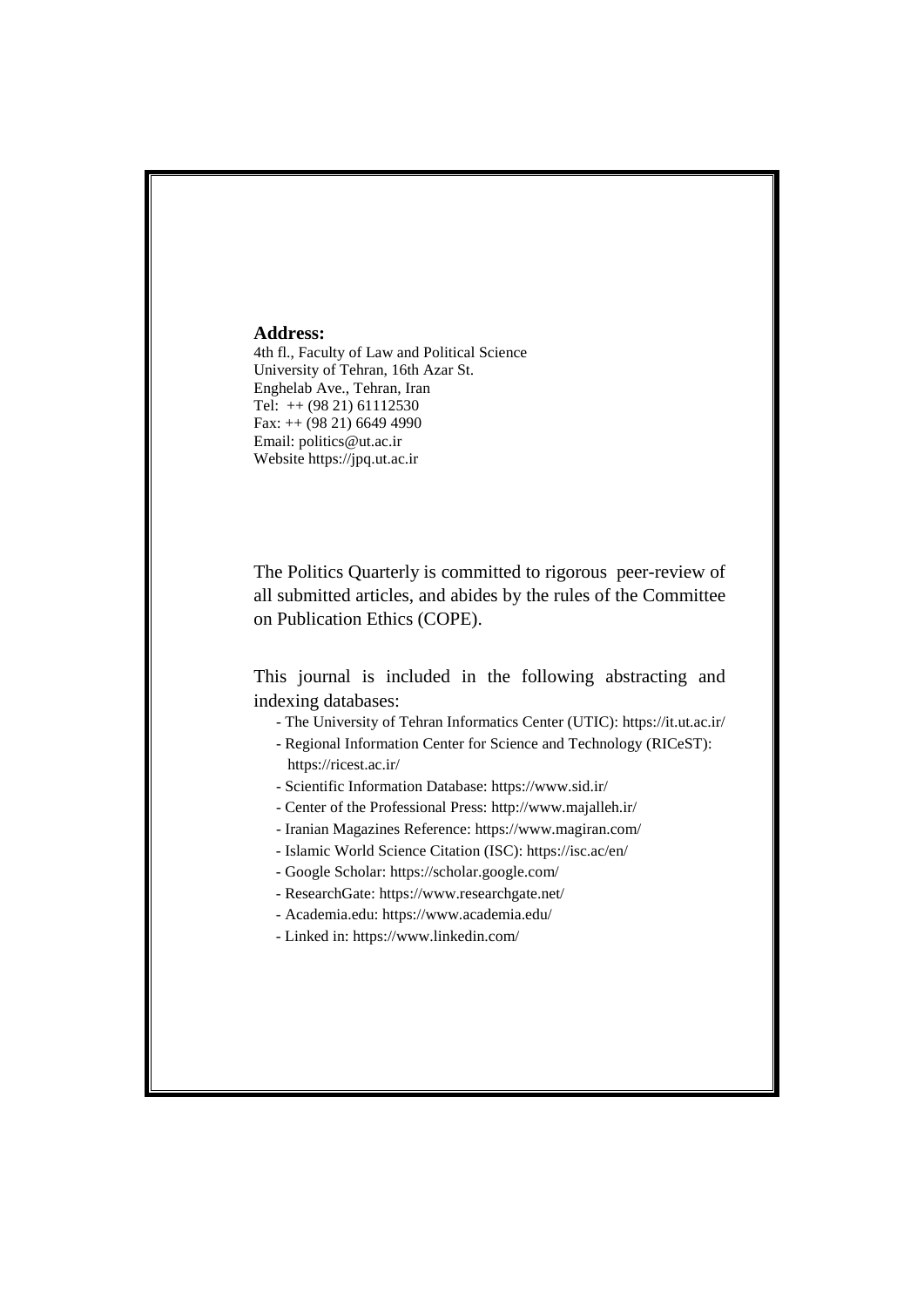# فهرست مطالب

.<br>فصلنامه سیاست، دوره ۵۱، شماره ۴، زمستان ۱۴۰۰

| 91V          | اتحادیه اروپا و معمای ایجاد موازنه در روابط با چین و امریکا.                |
|--------------|-----------------------------------------------------------------------------|
|              | سيد داود آقايي – سهراب سعدالدين                                             |
| $\gamma$     | بازنمایی بحران سوریه در رسانههای پاکستان برای پیشبرد سیاست دولت             |
|              | عليرضا خسروي – محمدحسين حسيني                                               |
| $95r$ .      | تأثیر برگزیت بر سه اصل کلیدی در سیاست خارجی بریتانیا.                       |
|              | محمدرضا سعيدأبادي – سام محمدپور                                             |
| $4\lambda4.$ | حکومتمندی مدرن در ایران عصر ناصری: ظهور جمعیت و فنون اداره آن               |
|              | عليرضا صدرا – قاسم نعمتى                                                    |
| 1.10         | همکاری و منازعه در غرب آسیا: تحول رویکردهای نظری                            |
|              | فرهاد عطایی – منیرالسادات میرنظامی                                          |
|              | تحلیل لایهای علل تداوم بحران هستهای جمهوری اسلامی ایران و پیشنهادهای سیاستی |
| $\cdot$ $49$ | برای مقابله با چالشها                                                       |
|              | يحيى فوزي – محمد محمودي كيا                                                 |
| 1.54         | تاریخنگاری مارکسیستی و ماهیت جامعه و دولت در ایران سنتی                     |
|              | حجت كاظمى                                                                   |
| $1.97$       | همگرایی و واگرایی بازیگران در حمله ترکیه به شمال سوریه                      |
|              | مصدق گنجخانلو                                                               |
| 1170         | نظم نوظهور بینالمللی و اَینده حقوق بشر: دیدگاهها و نقدهای نظری              |
|              | حمیرا مشیرزاده – مصطفی صبوری                                                |
| 1149.        | روایت کسنوفونی از فلسفه سیاسی سقراطی: شرحی بر درباره تربیت کوروش            |
|              | شروين مقيمي زنجاني                                                          |
|              | مقایسه گفتمانهای سیاست خارجی در کتابهای درسی جامعهشناسی دوران ریاست         |
| 11Y          | جمهوری خاتمی و احمدینژاد.                                                   |
|              | احمد نقيبزاده – وحيد اماني زوارم                                            |
| 1199         | دلالتهاى مدنى انديشه عرفاني عينالقضات همداني                                |
|              | يدالله هنرى لطيف پور – أرش امجديان                                          |